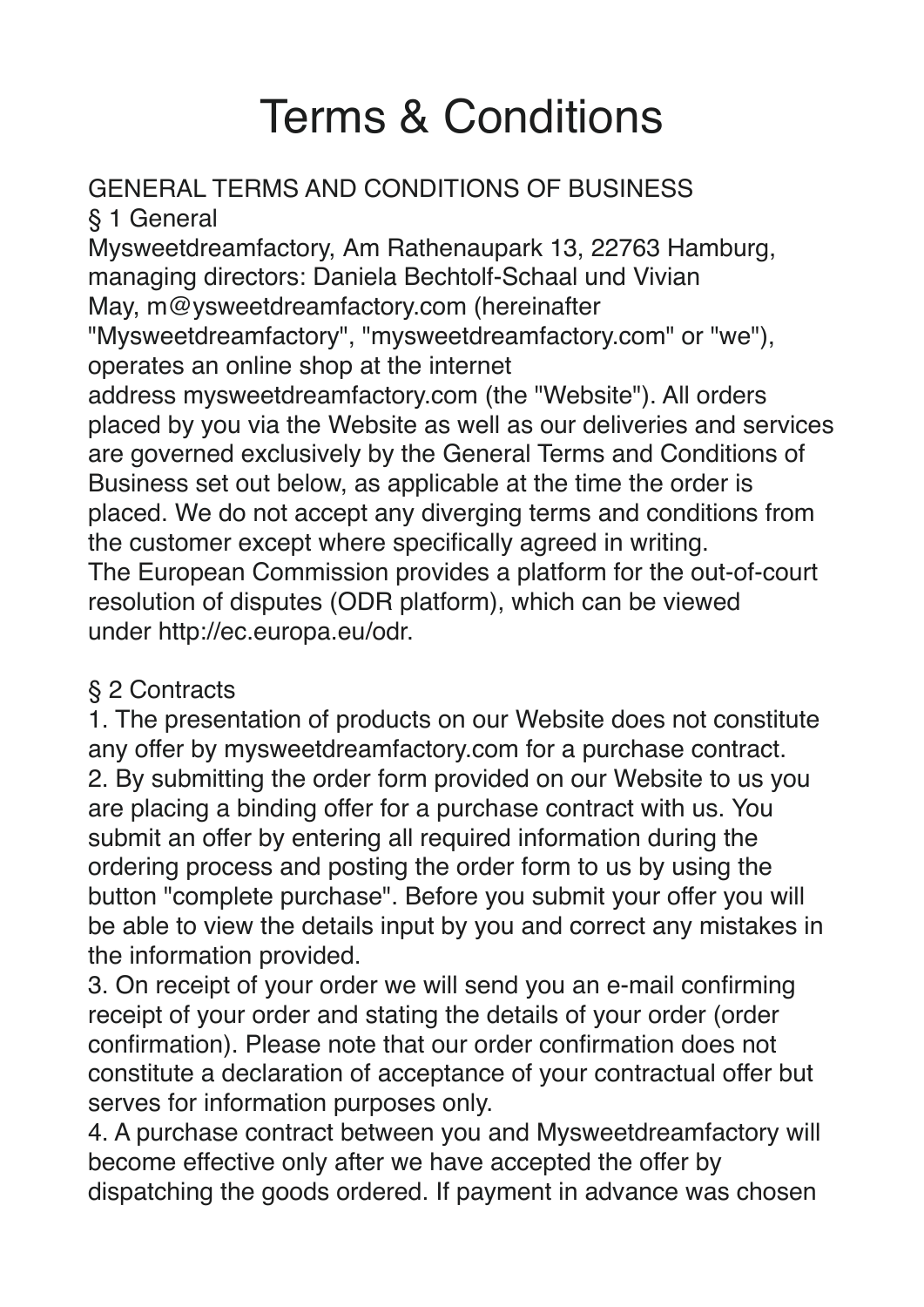as payment option, the goods will be dispatched only after the full amount has been credited to our account.

5. Mysweetdreamfactory has the right to refuse any offer without stating a reason, especially if there are legitimate grounds to suspect that the goods purchased via the internet are intended to be resold on a commercial basis.

§ 3 Cancellation policy advisory

The cancellation policy applies solely to consumers under § 13 of the German Civil Code of Law. Consumers are all individuals that complete a transaction that is not attributable to their commercial or self-employed occupation.

CANCELLATION POLICY

You may repeal your contract of purchase within 14 days without having to state reasons.

The allocated cancellation timeframe is 14 days, effective the day that you or an assigned third party, who may not be the carrier/ courier, took said commodities into their possession.

To administer your right to cancel your order, you have to inform us, Mysweetdreamfactory oHG, Am Rathenaupark 13, 22763 Hamburg, Germany, m@ysweetdreamfactory.com, by sending us an explicit declaration stating that you are repealing your contract of purchase (for example: by sending us a letter in the mail, fax, or an email). It will suffice to send us your notification of repeal within the given cancellation timeframe in order for the 14-day cancellation timeframe to be granted.

CONSEQUENCES

If you repeal your contract of purchase, we are obligated to refund all payments that we have received from you, including shipping costs (excluding additional shipping costs that result from choosing a different shipping option, other than the regular standard shipping option that we offer) immediately and within 14 days at most, effective the day that we receive your repeal.

The payment method which was used to make the transaction will also be used for the reimbursement, unless we have explicitly agreed to something else. You will not be charged any fees for the reimbursement.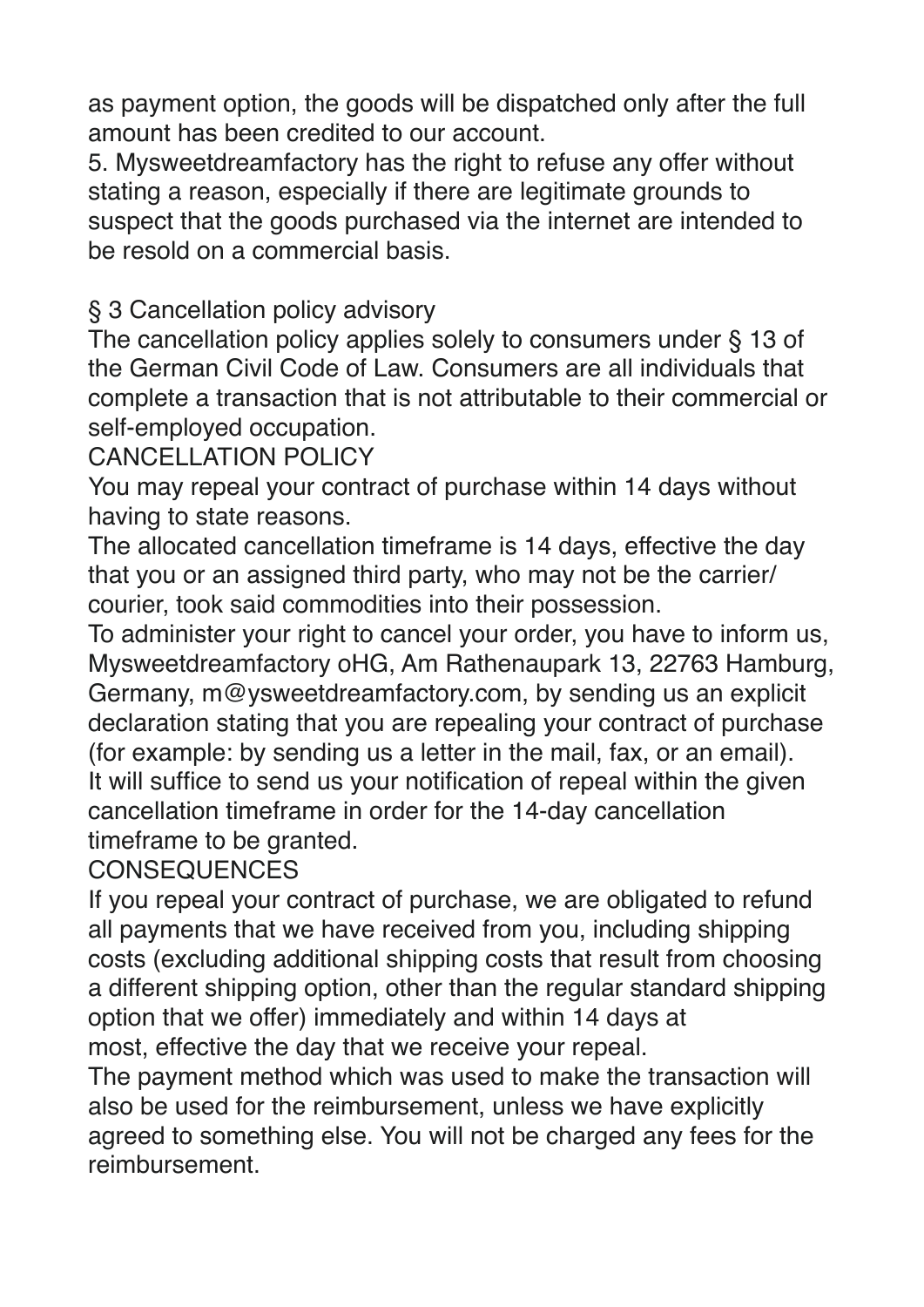We reserve the right to withhold the reimbursement until we have received the returned items or until we have received your notification that you have returned the items, whichever comes first. The items have to be sent back to us immediately and no later than fourteen days after the date on which you have notified us of the cancellation of this contract. The extended deadline will be granted if the items are sent back within fourteen days. All return shipments are at our expense.

You are only required to compensate us for any loss in value if the loss in value can be traced back to unnecessary handling, which goes beyond the admissible proofing of the condition of the item, its characteristics and functionality.

End of advisory

§ 4 Voluntary returns right

1. In addition to your legal right of return, Mysweetdreamfactory also offers the following voluntary right of return:

All of the items featured on mysweetdreamfactory.com can be returned to Mysweetdreamfactory within 30 days of receipt. The voluntary right of return only applies to non-faulty items that are in their original condition, have not been worn, altered or washed; with all tags attached.

2. Return shipments

2.1. All return shipments will be at our expense, if the following provisions are complied with.

2.2. All return shipments are made solely using the same service as the original delivery (DHL or UPS) using the way bill or return sticker that is enclosed in the original package. The necessary documents and instructions for returning items will be enclosed in your package.

2.3. Please note that we can only accept returns from the country which the shipment was sent to. If the shipment was sent to Austria. for instance, we can only accept a return from Austria.

2.4. In case of a return, we will refund the money onto your account/ credit card. Potential losses due to currency fluctuations will not be refunded.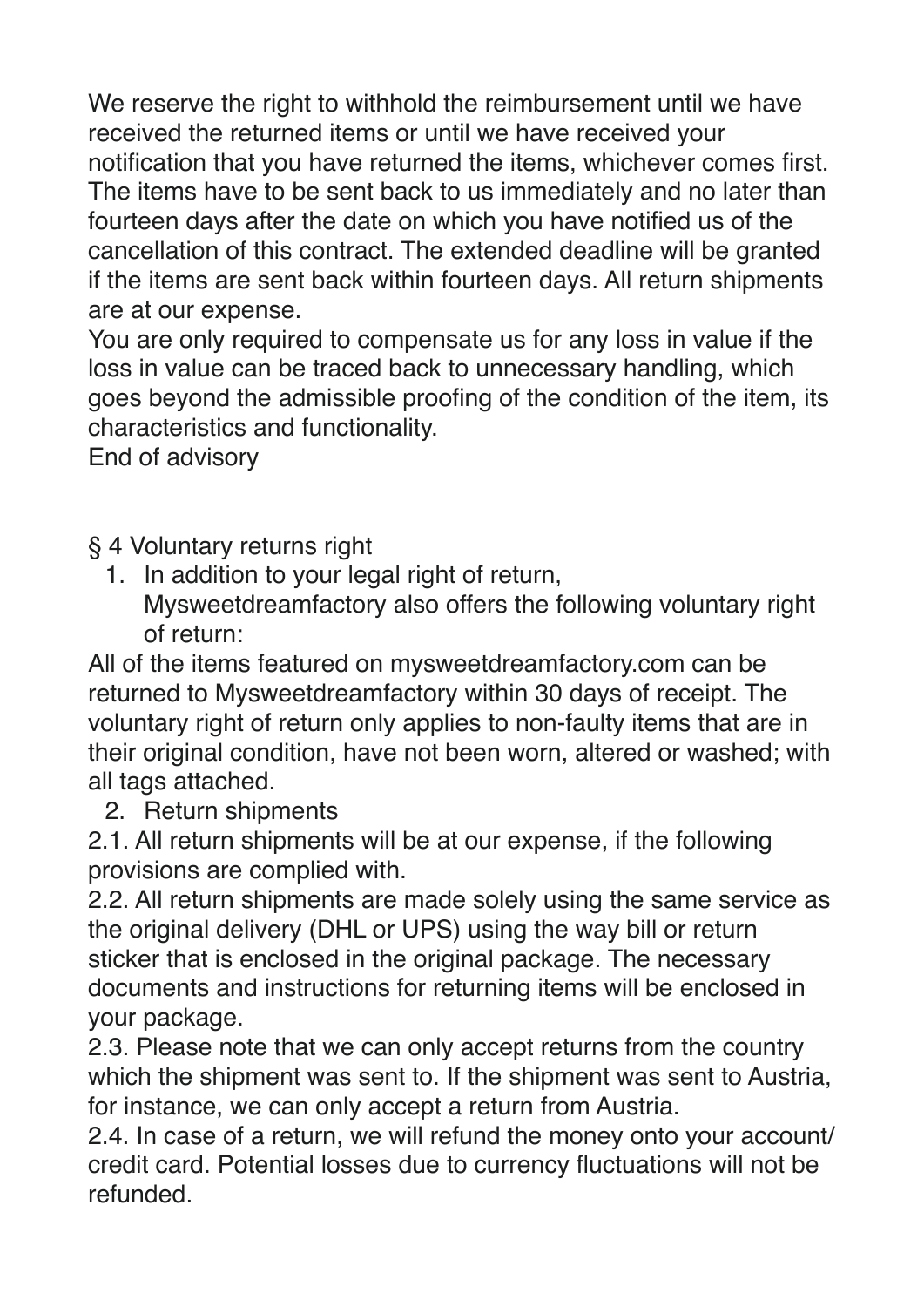2.5. Please send all returns to: Mysweetdreamfactory oHG, Am Rathenaupark 13, 22763 Hamburg, Germany, m@ysweetdreamfactory.com.

3. If you have questions regarding our returns policy, please contact a customer service representative:

Email: m@ysweetdreamfactory.com

This voluntary right of return does not limit your legal rights nor does it limit your right to the above-mentioned cancellation policy.

§ 5 Prices; product presentation; availability

- 1. The prices stated on our Website mysweetdreamfactory.com at the time of your order apply.
- 2. The goods offered at Mysweetdreamfactory are presented on the Website in the form of digital photographs of the actual products. Minor discrepancies between the presentation and the actual products do not qualify as a defect in the goods ordered.
- 3. If you have ordered several items at the same time, the products may be delivered at different times. Sec. 266 BGB remains unaffected. Shipping charges will be incurred only once in any such case.

§ 6 Storage of contract data

We store your order data. If you wish to print your order, you may do so by printing out an "acknowledgment of receipt". It will appear on your screen once you have submitted your order to us by clicking the "complete purchase" button and your credit card details have been verified.

In addition, you will receive an email order confirmation stating all details entered as well as the cancellation template, which can be printed.

#### § 7 Shipping & dispatch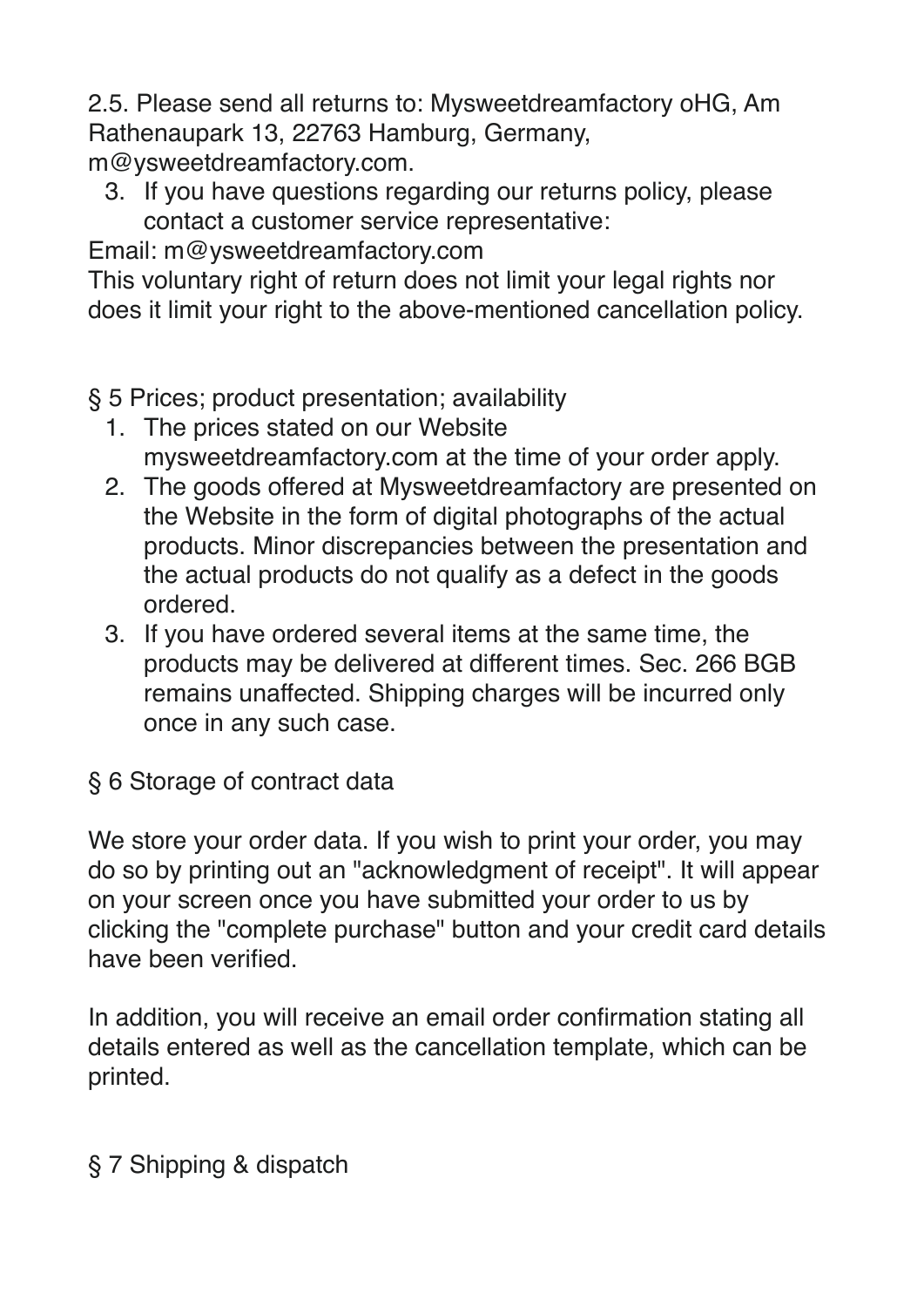- 1. Your package will be shipped with either DHL or UPS, depending on the final destination. Mysweetdreamfactory is liable for any potential transport risks.
- 2. The goods will be ready for dispatch on or after the day following your order. Unless agreed otherwise, delivery will be made within 1 to 5 business days to the shipment address specified by customer, depending on the shipment method and place of delivery chosen. If payment in advance was chosen as payment option, the goods will be dispatched only after the full purchase price has been credited to our account.
- 3. Deliveries to non-EU destinations

### 3a) Deliveries to Switzerland

Based on experience, deliveries to Switzerland take 1 to 3 business days. Please be aware that we cover the insurance of the goods and all costs incurred for shipping documents. The product prices as indicated include value-added tax as applicable in Switzerland as well as customs and handling charges, but are exclusive of German value-added tax.

3c) Deliveries to the USA

Based on experience, deliveries to the USA take 7 to 10 business days. Please be aware that we cover the insurance of the goods and all costs incurred for shipping documents. The product prices as indicated include customs and handling charges, but are exclusive of German value-added tax and US sales tax. In case of a return, customs duties and handling fees can be refunded only as a voucher.

#### 3i) Deliveries to other destinations

Based on experience, deliveries to countries liable to customs duties take 7 to 12 business days. Please be aware that we cover the insurance of the goods and all costs incurred for shipping documents. The product prices as indicated are exclusive of valueadded tax and customs duties, and are also exclusive of German value-added tax. Please note that DHL will charge all import sales taxes, customs duties and handling charges separately for each country. For any questions about taxes and duties in your country, please e-mail to our Customer Care Team: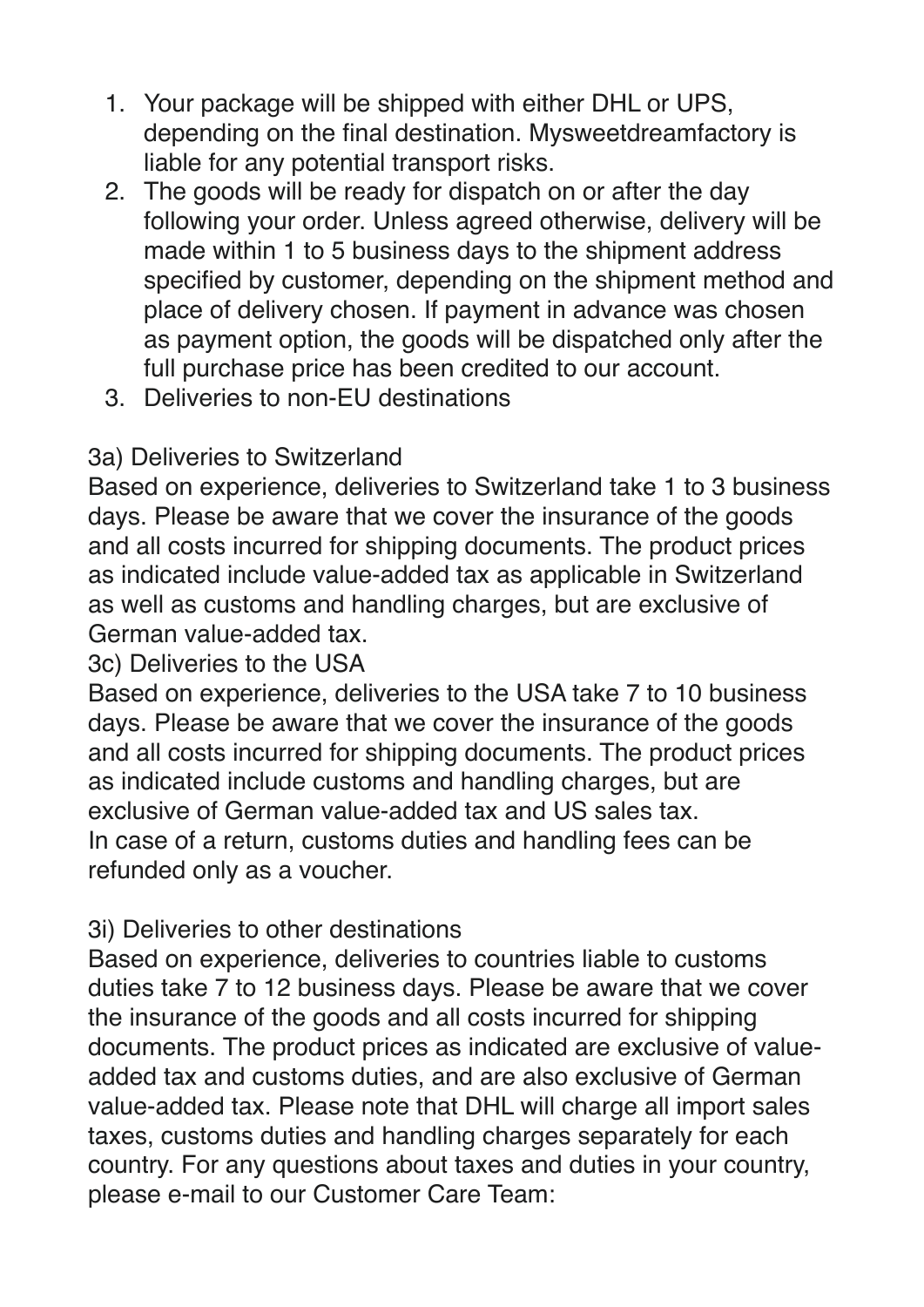m@ysweetdreamfactory.com. Please note that you will be responsible for any banking charges as may be incurred in foreign countries.

In case of a return, customs duties, import sales taxes and DHL handling charges, will not be refunded.

4) Shipping charges

| <b>Destination</b>              | <b>Type</b>         | Shipping<br>costs | <b>Shipping times</b> |
|---------------------------------|---------------------|-------------------|-----------------------|
| Germany                         | <b>Stand</b><br>ard | <b>8.00 EUR</b>   | 1-3 business<br>days  |
| Hamburg only                    | Courie<br>r         | <b>15.00 EUR</b>  | 3 hours max.          |
| Austria                         | <b>Stand</b><br>ard | <b>20.00 EUR</b>  | 1-3 business<br>days  |
| <b>Italy</b>                    | <b>Stand</b><br>ard | 20.00 EUR         | 1-4 business<br>days  |
| France                          | <b>Stand</b><br>ard | <b>20.00 EUR</b>  | 1-3 business<br>days  |
| Switzerland                     | <b>Stand</b><br>ard | 30.00 EUR         | 1-3 business<br>days  |
| <b>UK</b>                       | <b>Stand</b><br>ard | <b>25.00 EUR</b>  | 2-3 business<br>days  |
| <b>Netherlands</b>              | <b>Stand</b><br>ard | 20.00 EUR         | 2-3 business<br>days  |
| Non-EU<br>European<br>countries | <b>Stand</b><br>ard | 60.00 EUR         | 1-4 business<br>days  |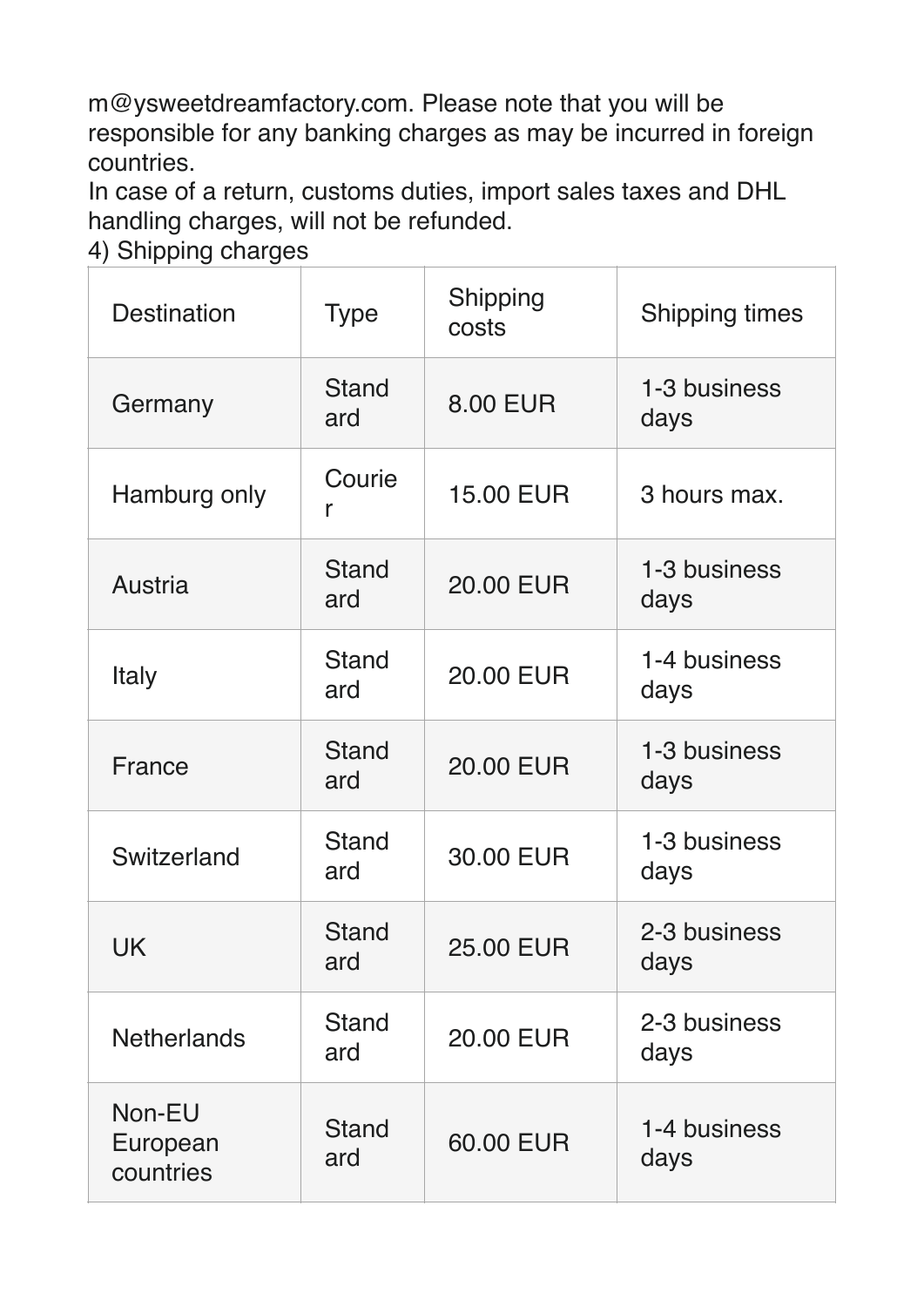Shipping charges will be incurred only once for deliveries in installments.

§ 8 Payment; default in payment; setoff; right of retention

1. Accepted methods of payment

Please pay for your Mysweetdreamfactory order by:

◦ PayPal

All payments and credit notes will be handled in the currency chosen for the purchase.

2. Set-off

The customer is barred from a set-off if the counter claim has no legal backing, was not unanimously decided upon, and is not undisputed or if a separate claim for damages is covered in the same sales contract.

3. Right of retention for commercial transactions

In mercantile trade, the right to the retention of goods and a service disclaimer by the customer cannot be enforced, with the exception of undisputed, legally determined counter claims or claims for damages covered in the same sales contract.

#### § 9 Retention of title

The goods delivered remain property of Mysweetdreamfactory until full payment has been made.

#### § 10 Inquiries, complaints

For any inquiries about your order or complaints, please contact our Customer Care Team:

Email: m@ysweetdreamfactory.com

#### § 11 Warranty

Claims based on defects in the delivered goods shall be governed by the applicable legal provisions, to the exception that any claims